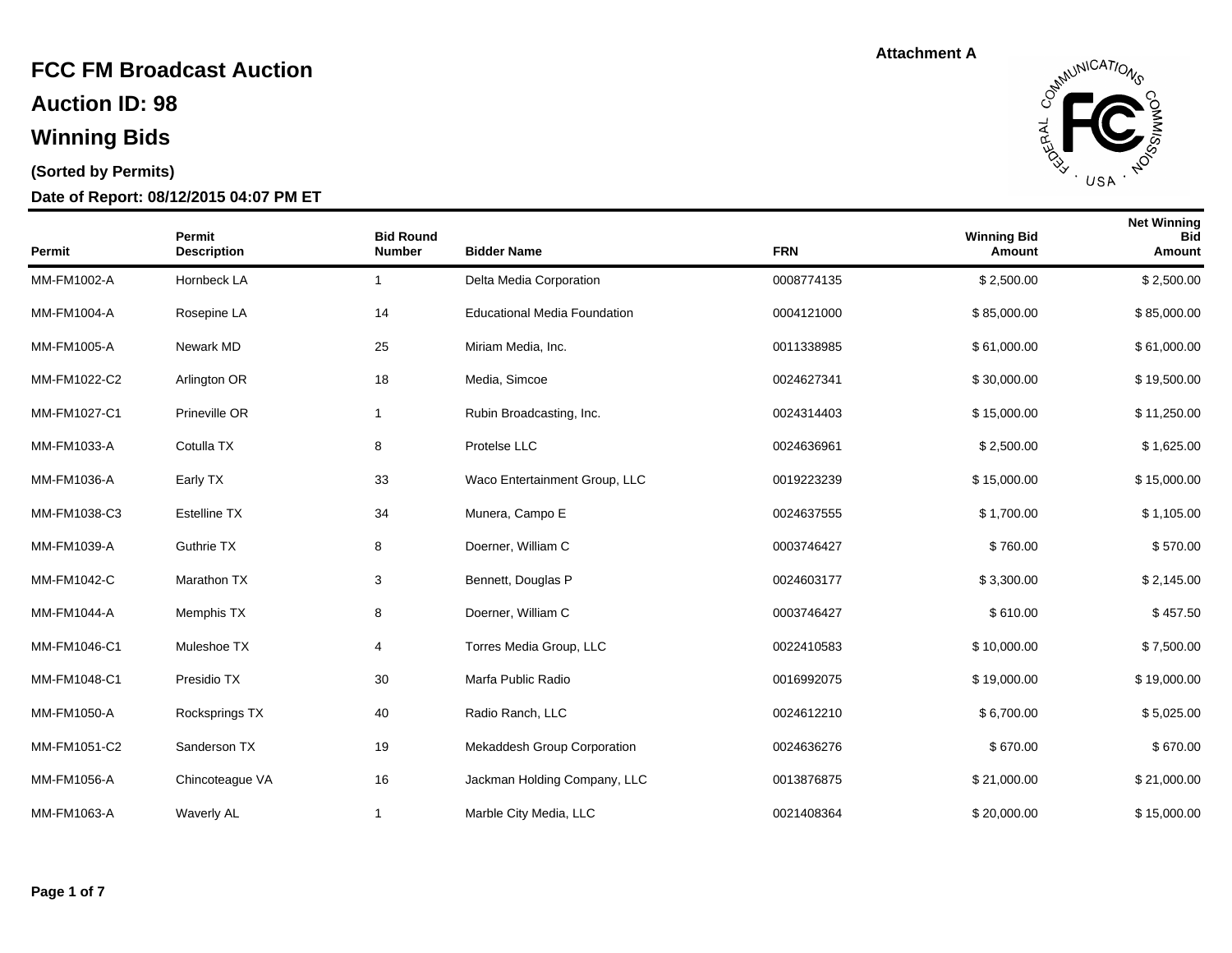**Auction ID: 98**

## **Winning Bids**

#### **(Sorted by Permits)**

#### **Date of Report: 08/12/2015 04:07 PM ET**



| <b>Permit</b> | Permit<br><b>Description</b> | <b>Bid Round</b><br><b>Number</b> | <b>Bidder Name</b>                         | <b>FRN</b> | <b>Winning Bid</b><br>Amount | <b>Net Winning</b><br><b>Bid</b><br>Amount |
|---------------|------------------------------|-----------------------------------|--------------------------------------------|------------|------------------------------|--------------------------------------------|
| MM-FM1064-A   | Dermott AR                   | 37                                | CONTEMPORARY COMMUNICATIONS LLC            | 0012131397 | \$108,000.00                 | \$108,000.00                               |
| MM-FM1065-C3  | Heber Springs AR             | 13                                | Red River Radio, Inc.                      | 0024623936 | \$306,000.00                 | \$198,900.00                               |
| MM-FM1066-C3  | Bagdad AZ                    | 27                                | River Rat Radio, LLC                       | 0019841964 | \$31,000.00                  | \$31,000.00                                |
| MM-FM1068-C3  | Quartzsite AZ                | 25                                | River Rat Radio, LLC                       | 0019841964 | \$58,000.00                  | \$58,000.00                                |
| MM-FM1070-A   | Lake Isabella CA             | 32                                | Colt Comm Partnership                      | 0024637548 | \$74,000.00                  | \$48,100.00                                |
| MM-FM1071-A   | Shasta Lake CA               | 4                                 | Comras, Richard                            | 0018893537 | \$80,000.00                  | \$52,000.00                                |
| MM-FM1072-A   | Wofford Heights CA           | 1                                 | Rubin Broadcasting, Inc.                   | 0024314403 | \$15,000.00                  | \$11,250.00                                |
| MM-FM1073-C1  | Akron CO                     | 2                                 | Northeast Colorado Broadcasting LLC        | 0003778677 | \$20,000.00                  | \$20,000.00                                |
| MM-FM1074-C3  | Dove Creek CO                | 9                                 | Cochise Media Licenses LLC                 | 0018222695 | \$2,500.00                   | \$2,500.00                                 |
| MM-FM1075-A   | Lake City CO                 | 45                                | Munera, Campo E                            | 0024637555 | \$1,700.00                   | \$1,105.00                                 |
| MM-FM1076-A   | Maysville GA                 | 8                                 | Rodriguez, Nelson                          | 0024627218 | \$80,000.00                  | \$52,000.00                                |
| MM-FM1077-A   | <b>Tignall GA</b>            | 14                                | Georgia-Carolina Radiocasting Company, LLC | 0003772498 | \$50,000.00                  | \$50,000.00                                |
| MM-FM1078-C2  | Kualapuu HI                  | 5                                 | Jackman Holding Company, LLC               | 0013876875 | \$35,000.00                  | \$35,000.00                                |
| MM-FM1079-A   | McCall ID                    | 23                                | Summit Broadcasting II LLC                 | 0024636805 | \$34,000.00                  | \$22,100.00                                |
| MM-FM1080-A   | Perryville KY                | 15                                | Lincoln-Garrard Broadcasting Co., Inc.     | 0004054516 | \$124,000.00                 | \$124,000.00                               |
| MM-FM1081-A   | <b>Bastrop LA</b>            | 2                                 | Bowen Broadcasting, Inc.                   | 0020552063 | \$15,000.00                  | \$9,750.00                                 |
| MM-FM1084-C2  | Columbia MO                  | 14                                | Iris Media, LLC                            | 0024623985 | \$421,000.00                 | \$273,650.00                               |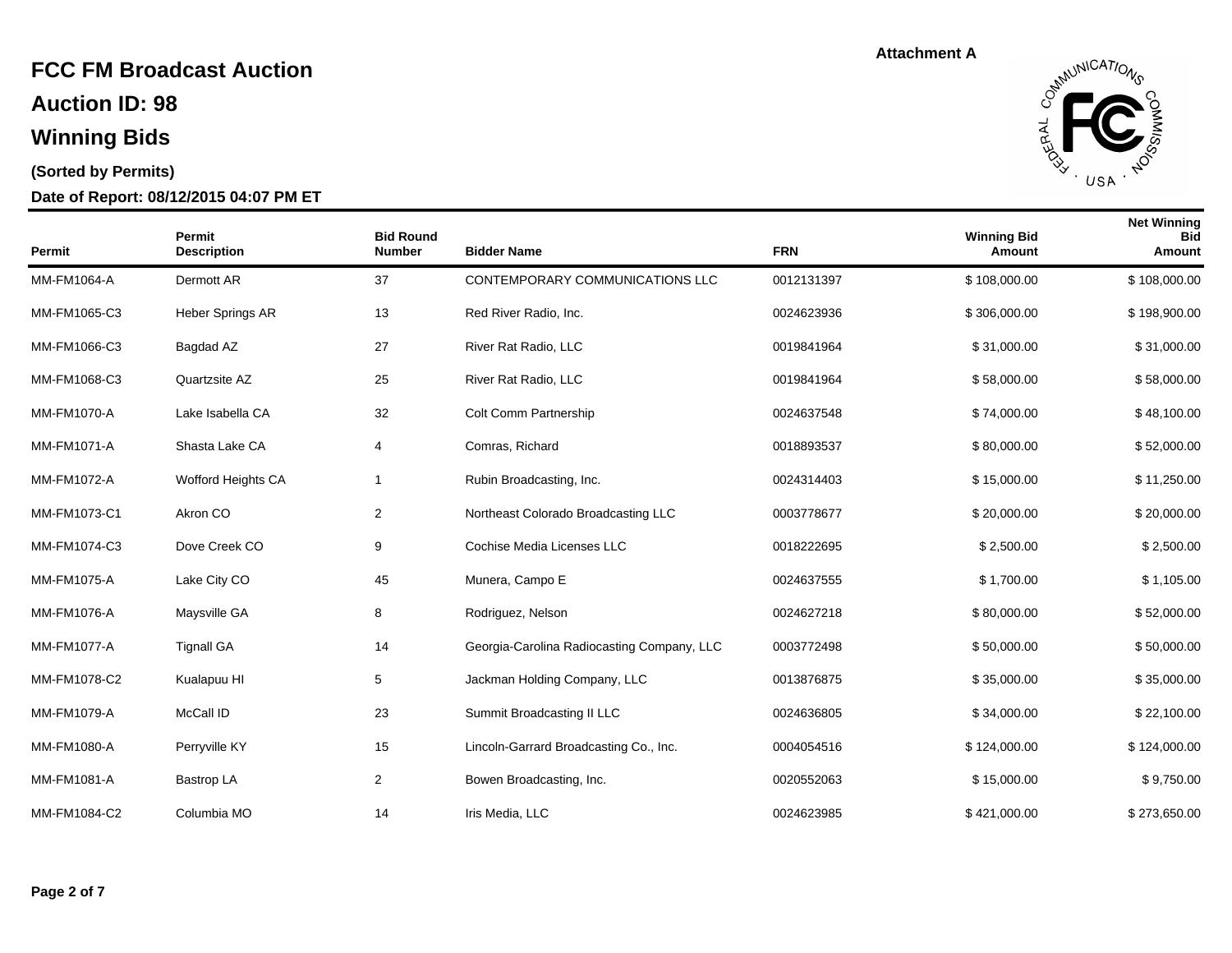**Auction ID: 98**

## **Winning Bids**

#### **(Sorted by Permits)**

#### **Date of Report: 08/12/2015 04:07 PM ET**



| Permit       | Permit<br><b>Description</b> | <b>Bid Round</b><br><b>Number</b> | <b>Bidder Name</b>             | <b>FRN</b> | <b>Winning Bid</b><br>Amount | <b>Net Winning</b><br><b>Bid</b><br>Amount |
|--------------|------------------------------|-----------------------------------|--------------------------------|------------|------------------------------|--------------------------------------------|
| MM-FM1085-C2 | Cleveland MS                 | 11                                | <b>Kizart Media Partners</b>   | 0024612806 | \$92,000.00                  | \$59,800.00                                |
| MM-FM1086-A  | Summit MS                    | 6                                 | Telesouth Communications, Inc. | 0003778743 | \$95,000.00                  | \$95,000.00                                |
| MM-FM1087-C2 | Lima MT                      | $\overline{7}$                    | Rubin Broadcasting, Inc.       | 0024314403 | \$750.00                     | \$562.50                                   |
| MM-FM1088-C1 | Virden NM                    | 9                                 | Cochise Media Licenses LLC     | 0018222695 | \$7,500.00                   | \$7,500.00                                 |
| MM-FM1089-C3 | Owyhee NV                    | 19                                | L. Topaz Enterprises, Inc.     | 0004992343 | \$830.00                     | \$622.50                                   |
| MM-FM1090-A  | Westfield NY                 | 28                                | The ERIE Radio Company, LLC    | 0020493243 | \$714,000.00                 | \$535,500.00                               |
| MM-FM1092-A  | Hennessey OK                 | 16                                | Chisholm Trail Broadcasting Co | 0004071031 | \$17,000.00                  | \$17,000.00                                |
| MM-FM1094-A  | Waukomis OK                  | -1                                | Chisholm Trail Broadcasting Co | 0004071031 | \$25,000.00                  | \$25,000.00                                |
| MM-FM1095-C1 | Altamont OR                  | $\overline{1}$                    | Basin Mediactive, LLC          | 0020563748 | \$25,000.00                  | \$25,000.00                                |
| MM-FM1097-C3 | Manzanita OR                 | 9                                 | Eaton, Edgar                   | 0011335890 | \$17,000.00                  | \$11,050.00                                |
| MM-FM1098-C2 | Moro OR                      | 20                                | Jackman Holding Company, LLC   | 0013876875 | \$160,000.00                 | \$160,000.00                               |
| MM-FM1100-C2 | Waldport OR                  | 5                                 | Linn, Richard A                | 0024637209 | \$29,000.00                  | \$18,850.00                                |
| MM-FM1102-A  | Annona TX                    | 9                                 | Brazos TV, Inc.                | 0024628067 | \$5,000.00                   | \$3,250.00                                 |
| MM-FM1103-A  | <b>Austwell TX</b>           | 4                                 | Victoria RadioWorks, LLC       | 0019467836 | \$18,000.00                  | \$18,000.00                                |
| MM-FM1104-A  | <b>Batesville TX</b>         | 44                                | Bennett, Douglas P             | 0024603177 | \$2,800.00                   | \$1,820.00                                 |
| MM-FM1105-C3 | <b>Big Spring TX</b>         | 8                                 | Maxim Mobile Media             | 0011210721 | \$32,000.00                  | \$32,000.00                                |
| MM-FM1106-A  | Carbon TX                    | $\mathbf 1$                       | Brazos TV, Inc.                | 0024628067 | \$7,500.00                   | \$4,875.00                                 |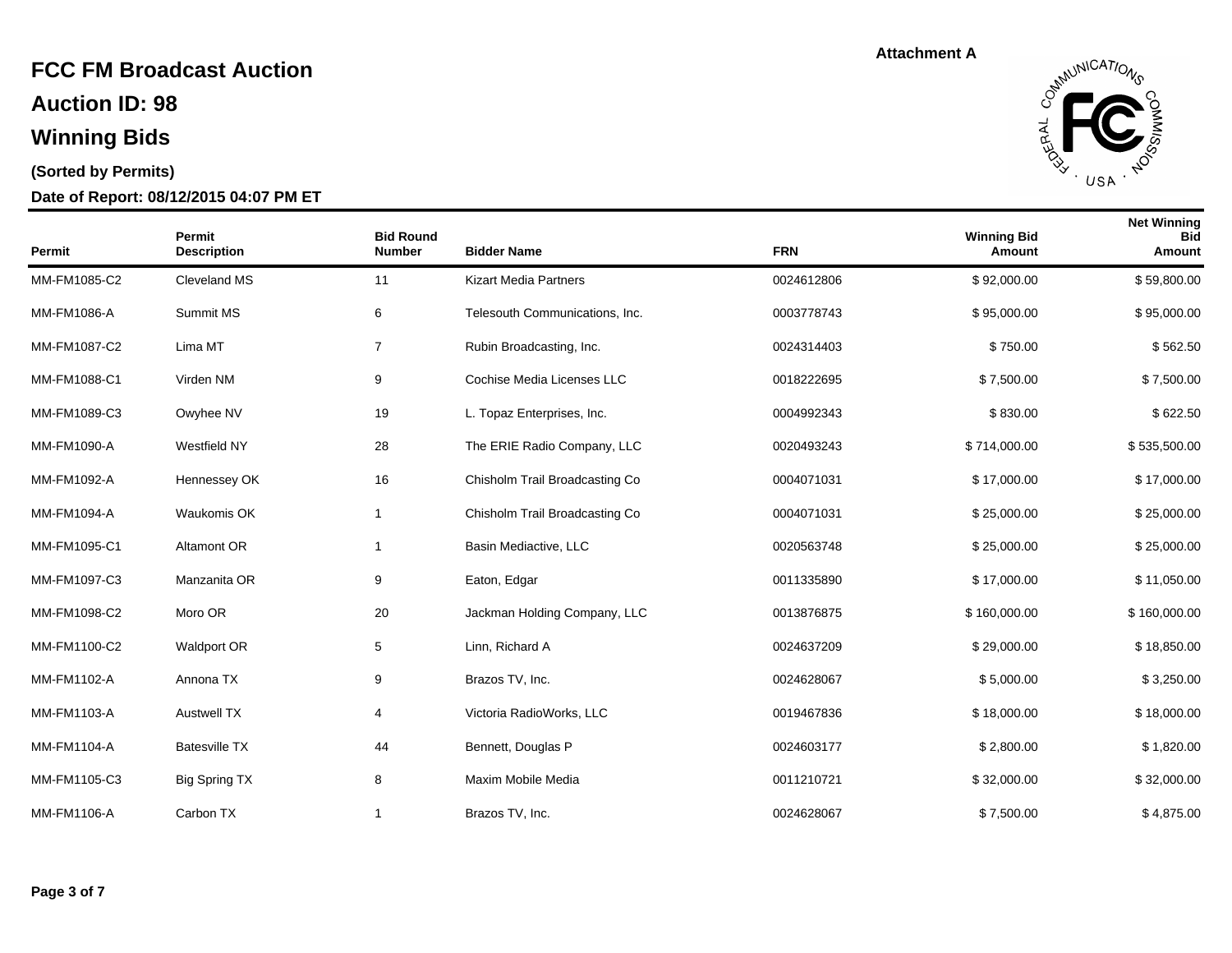**Auction ID: 98**

## **Winning Bids**

#### **(Sorted by Permits)**

#### **Date of Report: 08/12/2015 04:07 PM ET**



| Permit             | Permit<br><b>Description</b> | <b>Bid Round</b><br><b>Number</b> | <b>Bidder Name</b>                  | <b>FRN</b> | <b>Winning Bid</b><br>Amount | <b>Net Winning</b><br><b>Bid</b><br>Amount |
|--------------------|------------------------------|-----------------------------------|-------------------------------------|------------|------------------------------|--------------------------------------------|
| MM-FM1109-C3       | Christine TX                 | 13                                | Rufus Resources, LLC                | 0023542277 | \$74,000.00                  | \$74,000.00                                |
| MM-FM1110-C3       | Crosbyton TX                 | -1                                | Mekaddesh Group Corporation         | 0024636276 | \$2,500.00                   | \$2,500.00                                 |
| <b>MM-FM1111-A</b> | Cuney TX                     | 8                                 | New Wavo Communication Group, Inc.  | 0005931043 | \$50,000.00                  | \$37,500.00                                |
| MM-FM1112-A        | Eden TX                      | 15                                | AF GROUP LLC                        | 0024633679 | \$2,800.00                   | \$1,820.00                                 |
| MM-FM1113-A        | El Indio TX                  | 5                                 | FMI Media, Inc.                     | 0020816138 | \$15,000.00                  | \$15,000.00                                |
| MM-FM1114-A        | <b>Encinal TX</b>            | 30                                | Mekaddesh Group Corporation         | 0024636276 | \$1,400.00                   | \$1,400.00                                 |
| MM-FM1115-A        | <b>Encinal TX</b>            | 29                                | Protelse LLC                        | 0024636961 | \$1,500.00                   | \$975.00                                   |
| <b>MM-FM1116-A</b> | Garwood TX                   | 3                                 | Centro Cristiano de Vida Eterna     | 0017010596 | \$8,700.00                   | \$8,700.00                                 |
| MM-FM1117-A        | Goldthwaite TX               | $\overline{1}$                    | B+ Broadcasting LLC                 | 0024612657 | \$3,500.00                   | \$2,275.00                                 |
| MM-FM1119-C3       | Harper TX                    | 26                                | Alpha Media Licensee LLC            | 0022491476 | \$408,000.00                 | \$408,000.00                               |
| MM-FM1120-A        | Hawley TX                    | $\overline{1}$                    | Waco Entertainment Group, LLC       | 0019223239 | \$60,000.00                  | \$60,000.00                                |
| MM-FM1121-A        | Hebbronville TX              | 12                                | Rufus Resources, LLC                | 0023542277 | \$29,000.00                  | \$29,000.00                                |
| MM-FM1122-A        | Hico TX                      | 16                                | Protelse LLC                        | 0024636961 | \$9,800.00                   | \$6,370.00                                 |
| MM-FM1123-A        | Jacksonville TX              | 9                                 | Tomlinson-Leis Communications, L.P. | 0013664941 | \$22,000.00                  | \$22,000.00                                |
| MM-FM1124-A        | Junction TX                  | 35                                | Mekaddesh Group Corporation         | 0024636276 | \$1,500.00                   | \$1,500.00                                 |
| MM-FM1125-A        | Knox City TX                 | 20                                | Mekaddesh Group Corporation         | 0024636276 | \$1,900.00                   | \$1,900.00                                 |
| MM-FM1126-C3       | Llano TX                     | 31                                | Township Media, LLC                 | 0024229072 | \$231,000.00                 | \$150,150.00                               |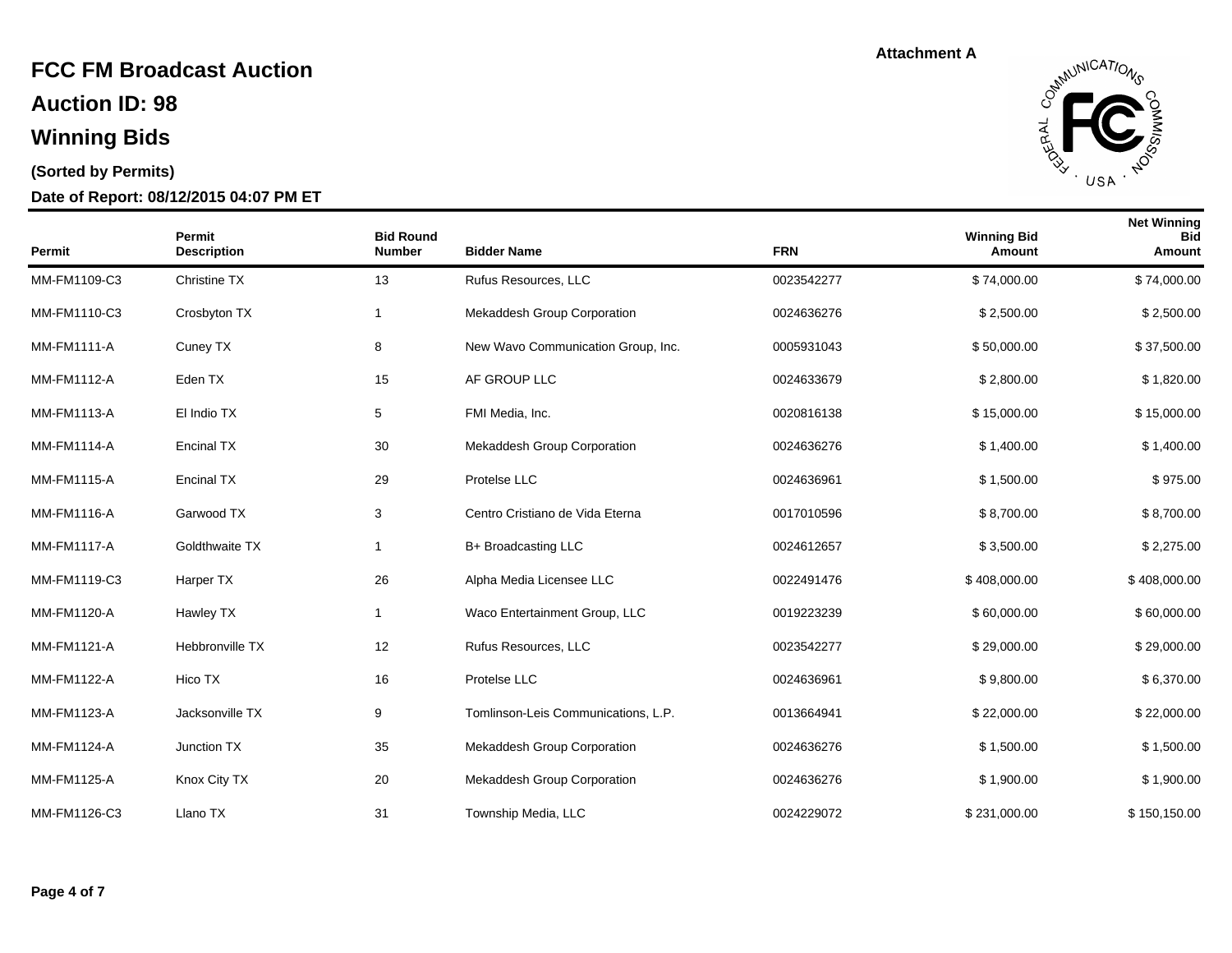**Auction ID: 98**

## **Winning Bids**

#### **(Sorted by Permits)**

#### **Date of Report: 08/12/2015 04:07 PM ET**



| <b>Permit</b>      | Permit<br><b>Description</b> | <b>Bid Round</b><br><b>Number</b> | <b>Bidder Name</b>                  | <b>FRN</b> | <b>Winning Bid</b><br>Amount | <b>Net Winning</b><br><b>Bid</b><br>Amount |
|--------------------|------------------------------|-----------------------------------|-------------------------------------|------------|------------------------------|--------------------------------------------|
| MM-FM1128-A        | Lometa TX                    | 1                                 | Waco Entertainment Group, LLC       | 0019223239 | \$2,500.00                   | \$2,500.00                                 |
| MM-FM1129-C2       | Longview TX                  | 2                                 | Alpha Media Licensee LLC            | 0022491476 | \$83,000.00                  | \$83,000.00                                |
| MM-FM1131-C2       | Mason TX                     | 22                                | Township Media, LLC                 | 0024229072 | \$32,000.00                  | \$20,800.00                                |
| MM-FM1132-A        | Matagorda TX                 | 16                                | Centro Cristiano de Vida Eterna     | 0017010596 | \$21,000.00                  | \$21,000.00                                |
| MM-FM1133-A        | Meyersville TX               | $\overline{2}$                    | Victoria RadioWorks, LLC            | 0019467836 | \$17,000.00                  | \$17,000.00                                |
| MM-FM1134-A        | Midway TX                    | 1                                 | pyeatt, katherine                   | 0008555310 | \$7,500.00                   | \$4,875.00                                 |
| MM-FM1136-A        | Moody TX                     | 1                                 | Waco Entertainment Group, LLC       | 0019223239 | \$60,000.00                  | \$60,000.00                                |
| MM-FM1137-A        | Moran TX                     | 9                                 | Brazos TV, Inc.                     | 0024628067 | \$3,900.00                   | \$2,535.00                                 |
| MM-FM1139-A        | Newcastle TX                 | 1                                 | Brazos TV, Inc.                     | 0024628067 | \$7,500.00                   | \$4,875.00                                 |
| <b>MM-FM1140-A</b> | Oakwood TX                   | 1                                 | Tomlinson-Leis Communications, L.P. | 0013664941 | \$20,000.00                  | \$20,000.00                                |
| MM-FM1141-A        | O'Donnell TX                 | 10                                | Torres Media Group, LLC             | 0022410583 | \$830.00                     | \$622.50                                   |
| MM-FM1142-C3       | Paducah TX                   | 36                                | Giraldo, luis E                     | 0024631731 | \$9,700.00                   | \$6,305.00                                 |
| <b>MM-FM1144-A</b> | Palacios TX                  | 13                                | Centro Cristiano de Vida Eterna     | 0017010596 | \$16,000.00                  | \$16,000.00                                |
| <b>MM-FM1145-A</b> | Pearsall TX                  | $\overline{2}$                    | Alpha Media Licensee LLC            | 0022491476 | \$8,300.00                   | \$8,300.00                                 |
| <b>MM-FM1146-A</b> | Port Isabel TX               | 13                                | Gallegos, Eduardo                   | 0022119663 | \$113,000.00                 | \$73,450.00                                |
| MM-FM1148-C3       | Quanah TX                    | $\overline{\mathbf{c}}$           | Boles Jr, James G                   | 0022835714 | \$4,300.00                   | \$4,300.00                                 |
| <b>MM-FM1149-A</b> | <b>Richland Springs TX</b>   | 3                                 | <b>Mekaddesh Group Corporation</b>  | 0024636276 | \$2,500.00                   | \$2,500.00                                 |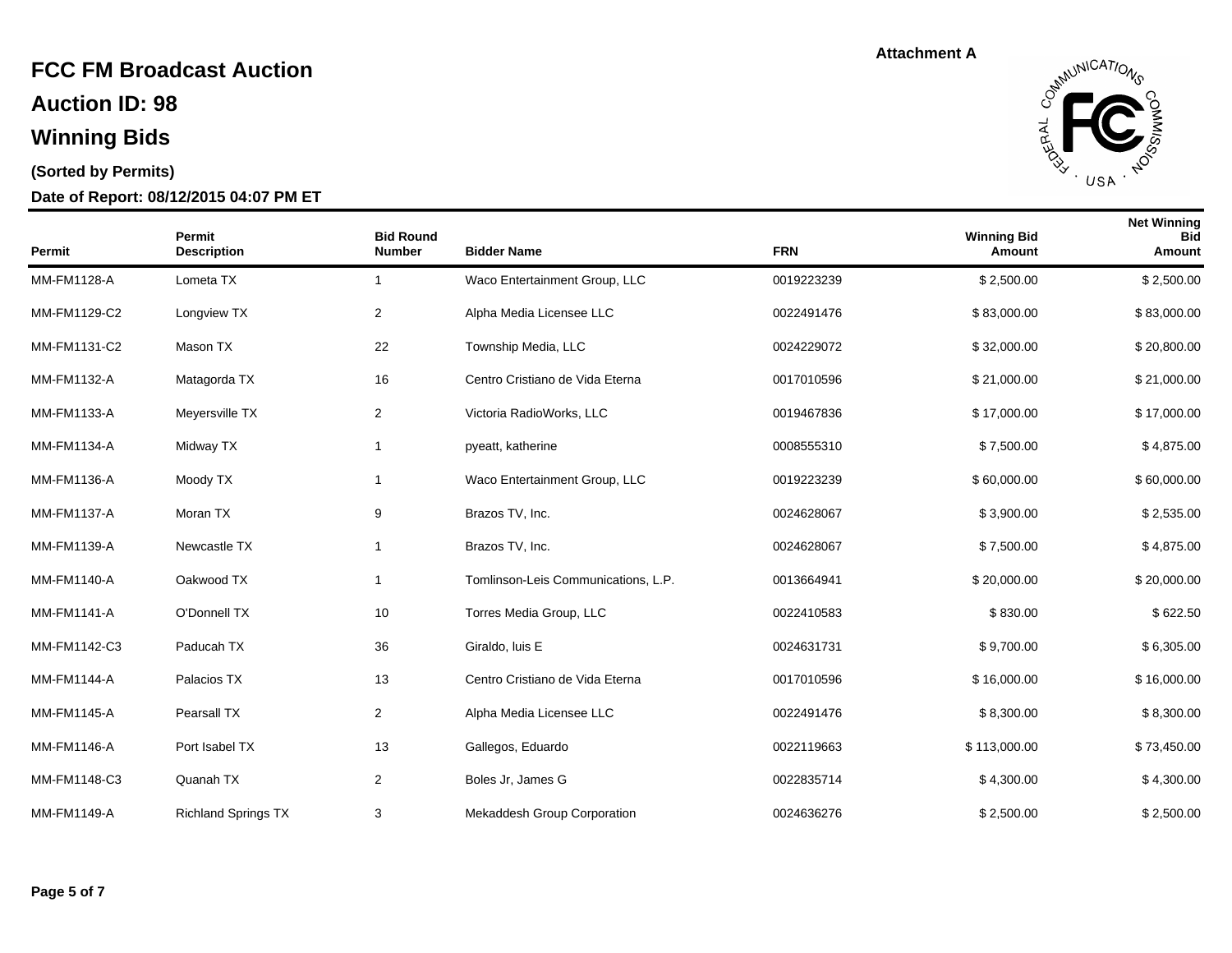**Auction ID: 98**

## **Winning Bids**

#### **(Sorted by Permits)**

#### **Date of Report: 08/12/2015 04:07 PM ET**



| Permit            | Permit<br><b>Description</b> | <b>Bid Round</b><br><b>Number</b> | <b>Bidder Name</b>                  | <b>FRN</b> | <b>Winning Bid</b><br>Amount | <b>Net Winning</b><br><b>Bid</b><br>Amount |
|-------------------|------------------------------|-----------------------------------|-------------------------------------|------------|------------------------------|--------------------------------------------|
| MM-FM1152-A       | Roaring Springs TX           | 34                                | Munera, Campo E                     | 0024637555 | \$1,500.00                   | \$975.00                                   |
| MM-FM1153-C3      | Roaring Springs TX           | 26                                | Munera, Campo E                     | 0024637555 | \$1,500.00                   | \$975.00                                   |
| MM-FM1154-A       | Roby TX                      | $\mathbf 1$                       | Brown JR, Stephen J                 | 0003780921 | \$3,500.00                   | \$2,275.00                                 |
| MM-FM1156-C1      | Sanderson TX                 | 49                                | Torres Media Group, LLC             | 0022410583 | \$5,500.00                   | \$4,125.00                                 |
| MM-FM1157-C2      | Sheffield TX                 | 50                                | Munera, Campo E                     | 0024637555 | \$1,700.00                   | \$1,105.00                                 |
| MM-FM1158-A       | Smiley TX                    | $\mathbf{1}$                      | Rufus Resources, LLC                | 0023542277 | \$8,300.00                   | \$8,300.00                                 |
| MM-FM1159-C3      | Spur TX                      | 3                                 | Mekaddesh Group Corporation         | 0024636276 | \$1,500.00                   | \$1,500.00                                 |
| MM-FM1161-A       | Turkey TX                    | 36                                | <b>Mekaddesh Group Corporation</b>  | 0024636276 | \$750.00                     | \$750.00                                   |
| MM-FM1163-A       | Zapata TX                    | 9                                 | Hispanic Target Media Inc           | 0011335098 | \$8,100.00                   | \$8,100.00                                 |
| MM-FM1164-C       | Milford UT                   | $\overline{c}$                    | Maxim Mobile Media                  | 0011210721 | \$5,500.00                   | \$5,500.00                                 |
| MM-FM1165-C       | Toquerville UT               | 15                                | Audion Communications, LLC          | 0018868596 | \$370,000.00                 | \$277,500.00                               |
| MM-FM1166-B       | <b>Charlotte Amalie VI</b>   | 28                                | Vazquez, Maria I                    | 0024628091 | \$44,000.00                  | \$28,600.00                                |
| MM-FM1168-A       | Dayton WA                    | $\overline{1}$                    | Miller, Brett E                     | 0019269422 | \$20,000.00                  | \$13,000.00                                |
| <b>MM-FM459-A</b> | Mertzon TX                   | 25                                | Waco Entertainment Group, LLC       | 0019223239 | \$91,000.00                  | \$91,000.00                                |
| <b>MM-FM477-A</b> | Baggs WY                     | 18                                | <b>Educational Media Foundation</b> | 0004121000 | \$1,900.00                   | \$1,900.00                                 |
| MM-FM978-C3       | Wickenburg AZ                | 28                                | Stewart, Dorrana L                  | 0024630790 | \$158,000.00                 | \$102,700.00                               |